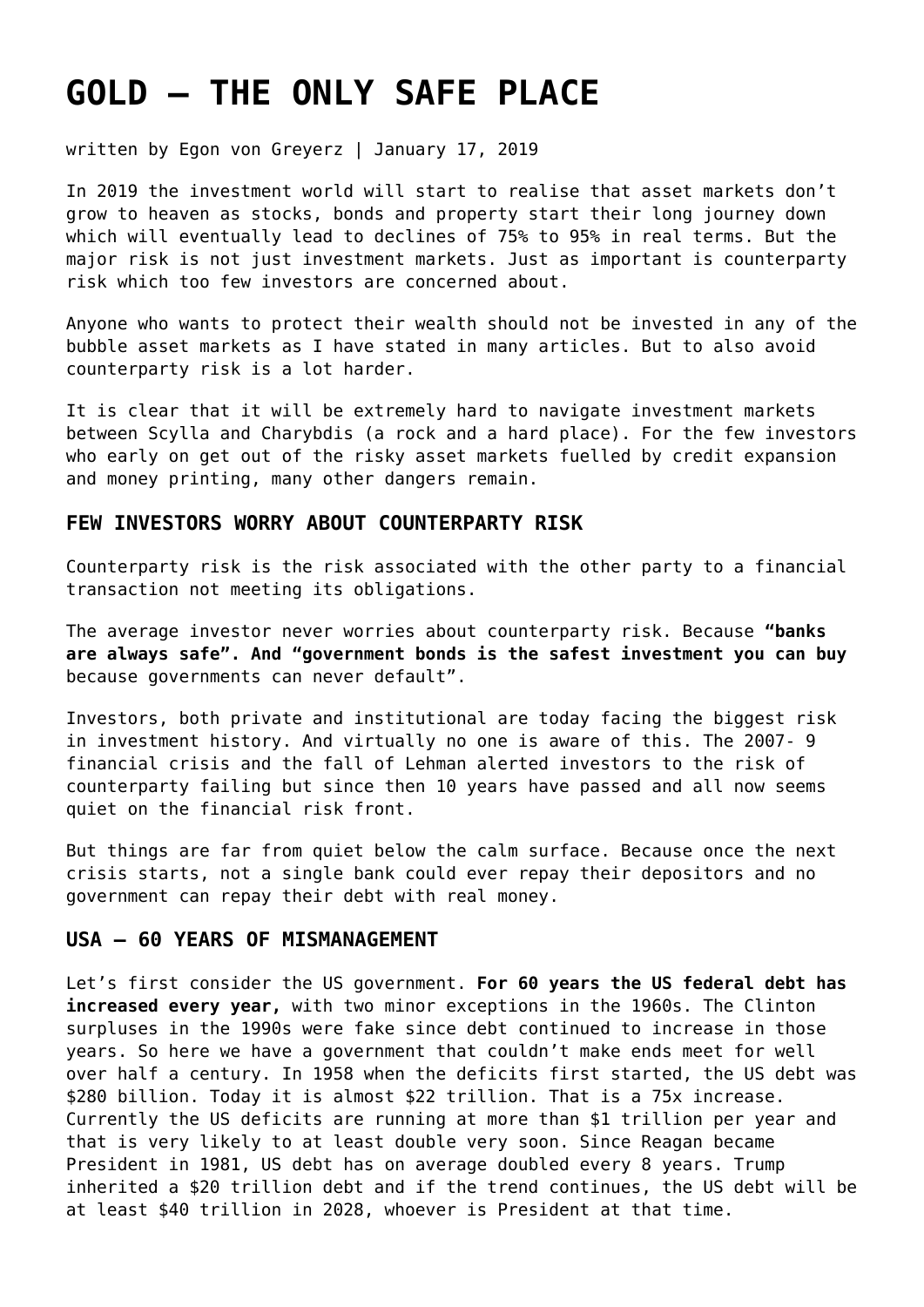# **USA - Chronic Deficits & Debt**



#### **DEBT IS A GLOBAL DISEASE**

The US is the most indebted country in the world, but debt is a global disease. **In China, total debt has grown from \$2 trillion in 2000 to \$40 trillion today.** Japan is just as bad. Japan with government debt at Yen 1 quadrillion (250% of GDP) would default if rates increased by 0.5%. In Europe, the Mediterranean countries, with Italy the worst, are borrowing heavily, mainly financed by the ECB and German banks. But **we only need to look at the balance sheet and share price of Deutsche Bank to realise that the German banking system is on the verge of collapse too.** And so it goes on, with most emerging markets heavily indebted and unable to ever repay their debts.

If we then add derivatives at \$1.5 quadrillion, we know that global debt and liabilities will implode into a black hole and cause asset prices to collapse.

# **THERE IS NO SAFE PLACE**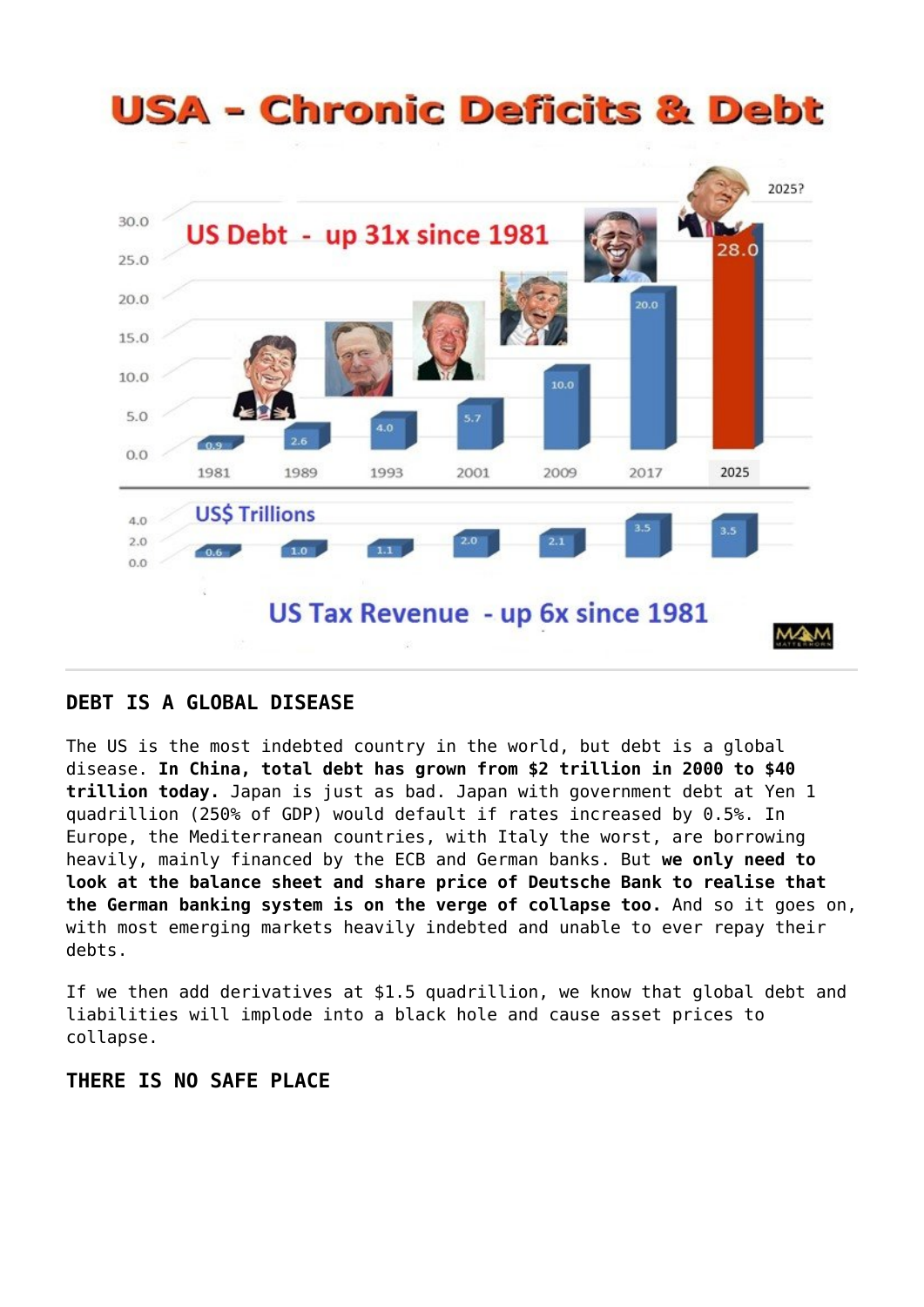

Coming back to risk, the few investors who shrewdly exit the overvalued asset markets before they collapse, must then consider what to do with their money.

This is where counterparty risk must be carefully evaluated. Sovereign bonds are clearly a very bad risk since neither capital nor interest, will be paid in the end.

### **The banking system is a terrible risk. With leverage of 10 to 50 times, banks will be unable to meet their obligations to depositors and clients. Thus, money will first be bailed in and eventually lost as the bank defaults.**

If governments try to save the financial system again, it is likely to fail this time. Global debt has doubled since the last financial crisis started in 2006 and printed money will be worth less than the paper it is printed on or the electricity required to create electronic money. So any fresh money fabricated by governments will just debase the currency to ZERO.

# **DON'T HOLD YOUR ALL YOUR ASSETS IN THE BANKING SYSTEM**

This leaves the dilemma for investors what to do with their money. Of course there are assets that will not lose the majority of their value such as hard assets, commodities, including food, and precious metals mining stocks. The key will be to hold these assets outside the financial system. Otherwise a systemic failure would either freeze the assets for an extended period at best, or at worst they would be lost as counterparties fail.

**The best wealth preservation asset is precious metals. Gold and silver are both a store of value and a medium of exchange. In virtually all periods of crisis in history, precious metals have always been used as money or barter.** There is no other asset which provides instant liquidity at a known market price.

Precious metals must obviously be held in physical form and outside the banking system. Preferably they should be held in a safe jurisdiction where there is rule of law and not in the country of residence of the owner. This to avoid confiscation and the possibility to leave the country of residence if security, politics or an oppressive regime necessitates a move.

To store gold and silver at home is not a good idea. A criminal can always find it, using violence. **If you store any valuables at home, which I would dissuade, it should not be more than you can afford to lose.** Much better to store in high security vaults in countries like Switzerland and Singapore.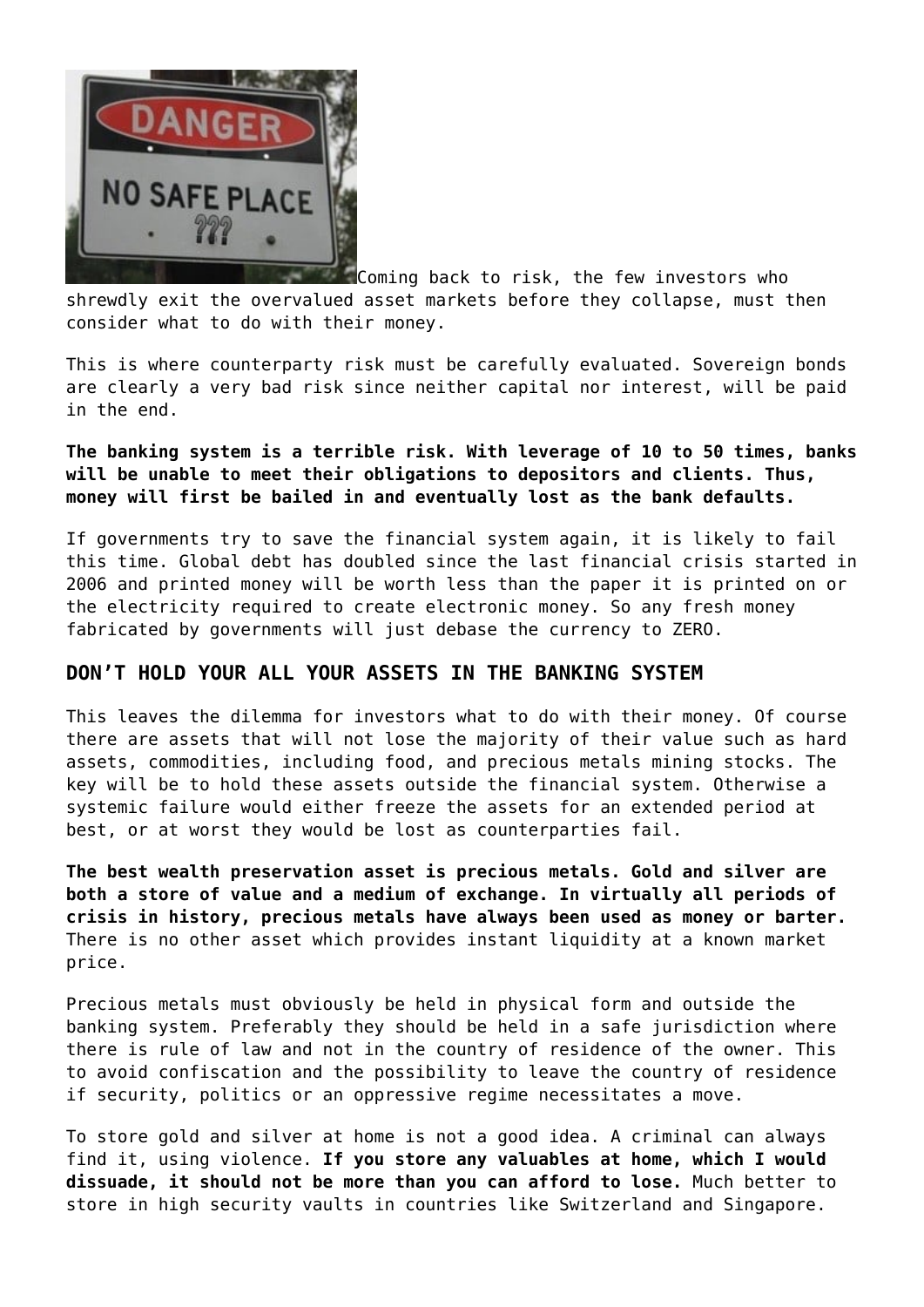### **ELIMINATE COUNTERPARTIES**

It is essential to have as few counterparties as possible but there must always be one. If you hide your money or gold in the ground, the hole will be your counterparty and someone might steal it or you might forget where it was.

**If you store your metals in a high security vault, you must have direct ownership and access to your gold and silver bars without going through a middleman. Most companies that organise vault storage do not allow direct access without their approval or often not at all. This is absolutely not acceptable.**

#### **ONLY 10% IN GOLD IS NOT SUFFICIENT PROTECTION**

Many people ask us what percentage of financial assets to hold in metals. We advised up to 50% back in 2002 when gold was \$300. That might be more than many people will be comfortable with. Most of our clients have at least 25% in precious metals. No use holding only 10% when risk is extreme and you expect major problems in the financial system. My recommendation is that investors should at least hold enough gold and silver to fall back on if their other assets should collapse or become illiquid.

As I showed in my article [two weeks ago,](https://goldswitzerland.com/real-gold-price-lowest-in-50-years/) gold is now as cheap as in 1970 (at \$35) and in 2000 (at \$250). Thus this is the perfect timing to acquire gold and silver for wealth preservation purposes.

What is interesting to note is that the Swiss gold refiners, who produce 70% of the gold bars in the world, are reporting very slow business in December and so far also in January. In spite of this, gold is up \$75 since early December.

Also, China is continuing to increase total gold holdings and acquired another 178 tonnes in December, taking the total to 17,100 tonnes.